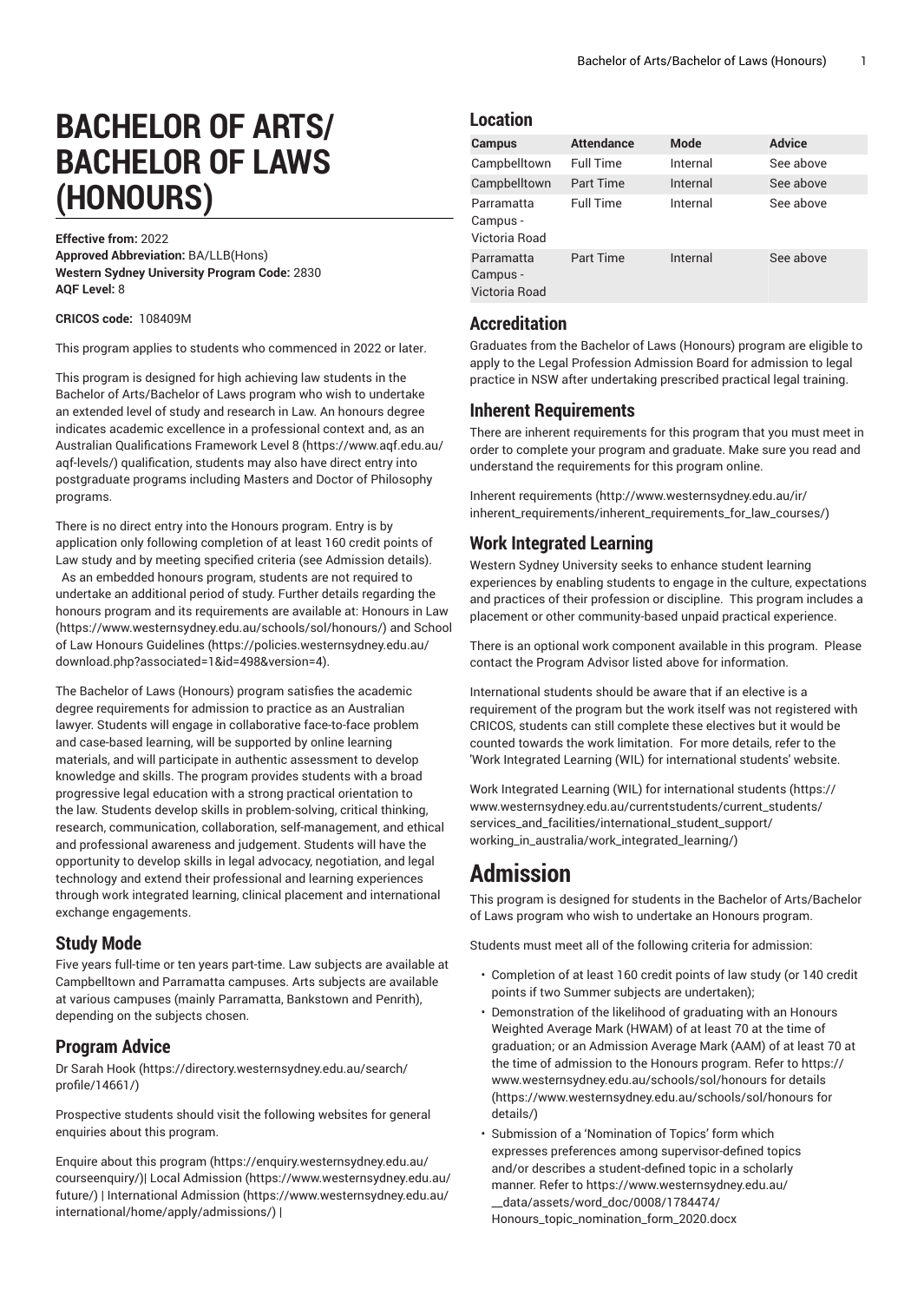- Demonstration of satisfactory academic writing skills
- Availability of a principal supervisor

#### **Special Requirements**

Students enrolling in these subjects may need to have a National Police Certificate and consent or prohibited employment declarations as they may be conducting their placement in circumstances where they work with minors. This would be managed on an as needs basis:

- LAWS 3077 Legal Internship
- LAWS 4012 First Nations Peoples' Access to Justice Clinic
- LAWS 3080 Street Law Clinic
- JUST 3011 Issues in the Criminal Justice System (corrective services field trip requirement) also records and identity check.

The following units require a visa for the relevant country and the ability to travel at a specified time:

- LAWS 3024 Foundations of Chinese Law
- LAWS 3025 Foundations of Indian Law
- LAWS 3078 Legal, Economic and Social Transformation in Taiwan

### **Program Structure**

Qualification for a double degree in law requires the successful completion of 400 credit points including the subjects listed in the recommended sequences for the relevant double degree programs.

Students are eligible to graduate in the associated degree at the end of three years of full-time study, only when they have completed all non-law subjects plus the eight law subjects specified in the study sequence as being in the first three years of the relevant double degree.

Students enrolled in the 2830 Bachelor of Arts/Bachelor of Laws (Honours) will only be eligible to graduate from their Bachelor of Laws (Honours) degree upon completion of the entire 400 credit point course. Students enrolled in this course who wish to graduate with a standalone law degree prior to completion of the entire Bachelor of Arts component must transfer to course 2829 Bachelor of Laws (Non Graduate Entry) (Honours) which requires the completion of 320 credit points (inclusive of 80 credit points of non-LLB study).

#### **Students must complete 240 credit points of Law subjects comprising:**

- 160 credit points of specified core subjects to meet Priestly 11 accreditation requirements;
- 10 credit points Research Training Component (LAWS 4016 Legal Research and Methodology)
- 20 credit points Research Component (LAWS 4011 Law Honours Dissertation)
- 50 credit points of LLB alternate subjects.

#### **Arts Subjects**

For details of the relevant Arts subjects, majors and sub-majors, refer to the current listing of Bachelor of Arts, program code 1706.

Bachelor of Arts/Bachelor of Laws (Honours) students are required to complete four Level 1 Bachelor of Arts core subjects plus one of the eight subject majors and one of the four sub-majors in the Arts degree (16 subjects, including the four level 1 Arts core subjects) together with the LLB key program (24 subjects). The double degree combination therefore consists of 40 subjects with no additional flexible subjects or choice beyond that already included within the separate Arts and Law programs.

Students must complete the four Level 1 (40 credit points) of Bachelor of Arts (BA) core subjects:

| <b>Subject</b>   | Title                                       | <b>Credit</b><br><b>Points</b> |
|------------------|---------------------------------------------|--------------------------------|
| <b>HUMN 1052</b> | Australian Politics and Active Citizenship  | 10                             |
| <b>LANG 1029</b> | <b>Foundations of Academic English</b>      | $10^{\circ}$                   |
| <b>HUMN 1053</b> | Diversity, Language and Culture             | 10                             |
| <b>LANG 1030</b> | Thinking Critically About Texts and Society | 10                             |

## **Recommended Sequence**

Qualification for this award requires the successful completion of 400 credit points as per the recommended sequence below.

#### **Full-time start-year intake**

| Course                        | Title                                                     | Credit<br><b>Points</b> |
|-------------------------------|-----------------------------------------------------------|-------------------------|
| Year 1                        |                                                           |                         |
| <b>Autumn</b> session         |                                                           |                         |
| <b>LAWS 1003</b>              | <b>Fundamentals of Australian Law</b>                     | 10                      |
| <b>LAWS 2004</b>              | <b>Criminal Law</b>                                       | 10                      |
| follows:                      | Select two subjects from the Year 1 core Arts subjects as | 20                      |
| <b>HUMN 1052</b>              | Australian Politics and Active Citizenship                |                         |
| <b>LANG 1029</b>              | <b>Foundations of Academic English</b>                    |                         |
| <b>HUMN 1053</b>              | Diversity, Language and Culture                           |                         |
| <b>LANG 1030</b>              | Thinking Critically About Texts and<br>Society            |                         |
|                               | <b>Credit Points</b>                                      | 40                      |
| <b>Spring session</b>         |                                                           |                         |
| <b>LAWS 1009</b>              | Legal Analysis and Critique                               | 10                      |
| <b>LAWS 2013</b>              | <b>Torts Law</b>                                          | 10                      |
| follows:                      | Select two subjects from the Year 1 core Arts subjects as | 20                      |
| <b>HUMN 1052</b>              | <b>Australian Politics and Active Citizenship</b>         |                         |
| <b>LANG 1029</b>              | Foundations of Academic English                           |                         |
| <b>HUMN 1053</b>              | Diversity, Language and Culture                           |                         |
| <b>LANG 1030</b>              | Thinking Critically About Texts and<br>Society            |                         |
|                               | <b>Credit Points</b>                                      | 40                      |
| Year <sub>2</sub>             |                                                           |                         |
| <b>Autumn</b> session         |                                                           |                         |
| <b>LAWS 2003</b>              | Contracts                                                 | 10                      |
| Select one Arts Minor subject |                                                           | 10                      |
|                               | Select two subjects from your chosen major                | 20                      |
|                               | <b>Credit Points</b>                                      | 40                      |
| <b>Spring session</b>         |                                                           |                         |
| <b>LAWS 2001</b>              | Alternative Dispute Resolution                            | 10                      |
| Select one Arts Minor subject |                                                           | 10                      |
|                               | Select two subjects from your chosen major                | 20                      |
|                               | <b>Credit Points</b>                                      | 40                      |
| Year 3                        |                                                           |                         |
| <b>Autumn</b> session         |                                                           |                         |
| LAWS 2015                     | Professional Responsibility and Legal<br>Ethics           | 10                      |
| Select one Arts Minor subject |                                                           | 10                      |
|                               | Select two subjects from your chosen major                | 20                      |
|                               | <b>Credit Points</b>                                      | 40                      |
| <b>Spring session</b>         |                                                           |                         |
| <b>LAWS 2008</b>              | <b>Government and Public Law</b>                          | 10                      |